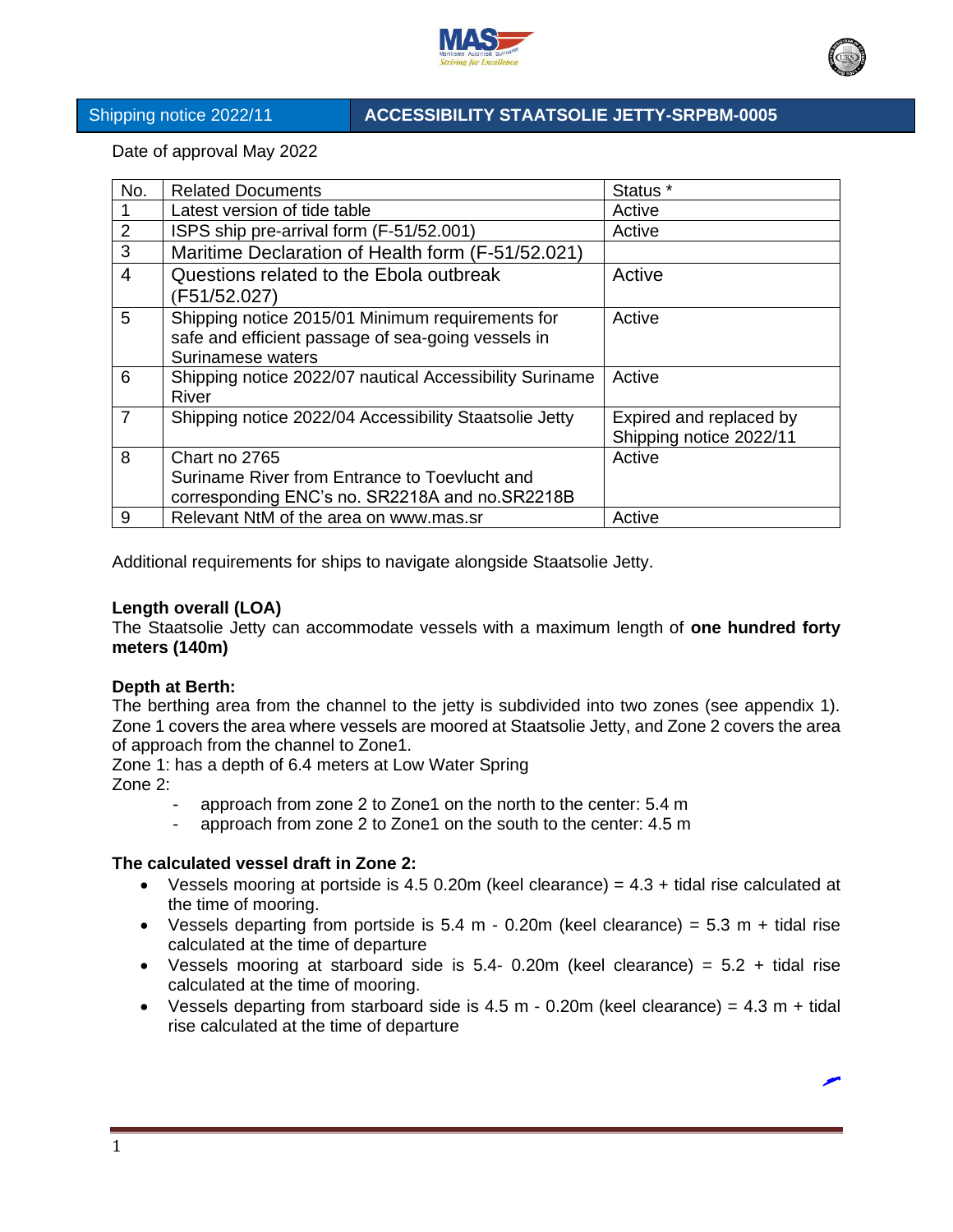



# Shipping notice 2022/11 **ACCESSIBILITY STAATSOLIE JETTY-SRPBM-0005**

### **Tugboat assistance**

At Staatsolie Jetty there is no requirement for tugboat assistance.

### **Bathymetric survey for monitoring the depth at Staatsolie Jetty**

Due to the rapid sedimentation rate periodic maintenance is required. The Maritime Authority Suriname will issue a Shipping Notice regarding the depth at Staatsolie Jetty on quarterly basis after each bathymetric survey. The latest depth survey at Staatsolie Jetty dated April 2022 (depths are referred to LWS) is hereby shown as an attachment in figure 1.

### **Note:**

- **In special or exceptional cases, the MAS is fully authorized to request tugboat assistance for partial or the entire distance to be navigated within the channel.**
- **Vessels with bow thrusters which are not in good working condition are regarded as vessels without bow thrusters.**
- **A mooring boat must be on standby to assist with the mooring lines.**
- **For tugboat assistance tugboat operators/companies should possess a valid license for tugboat operations issued by the Maritime Authority Suriname.**
- **Draft calculation is based on freshwater**

**Approved by the Maritime Authority Suriname,**

**Mr. M. Amafo LL.M Director**